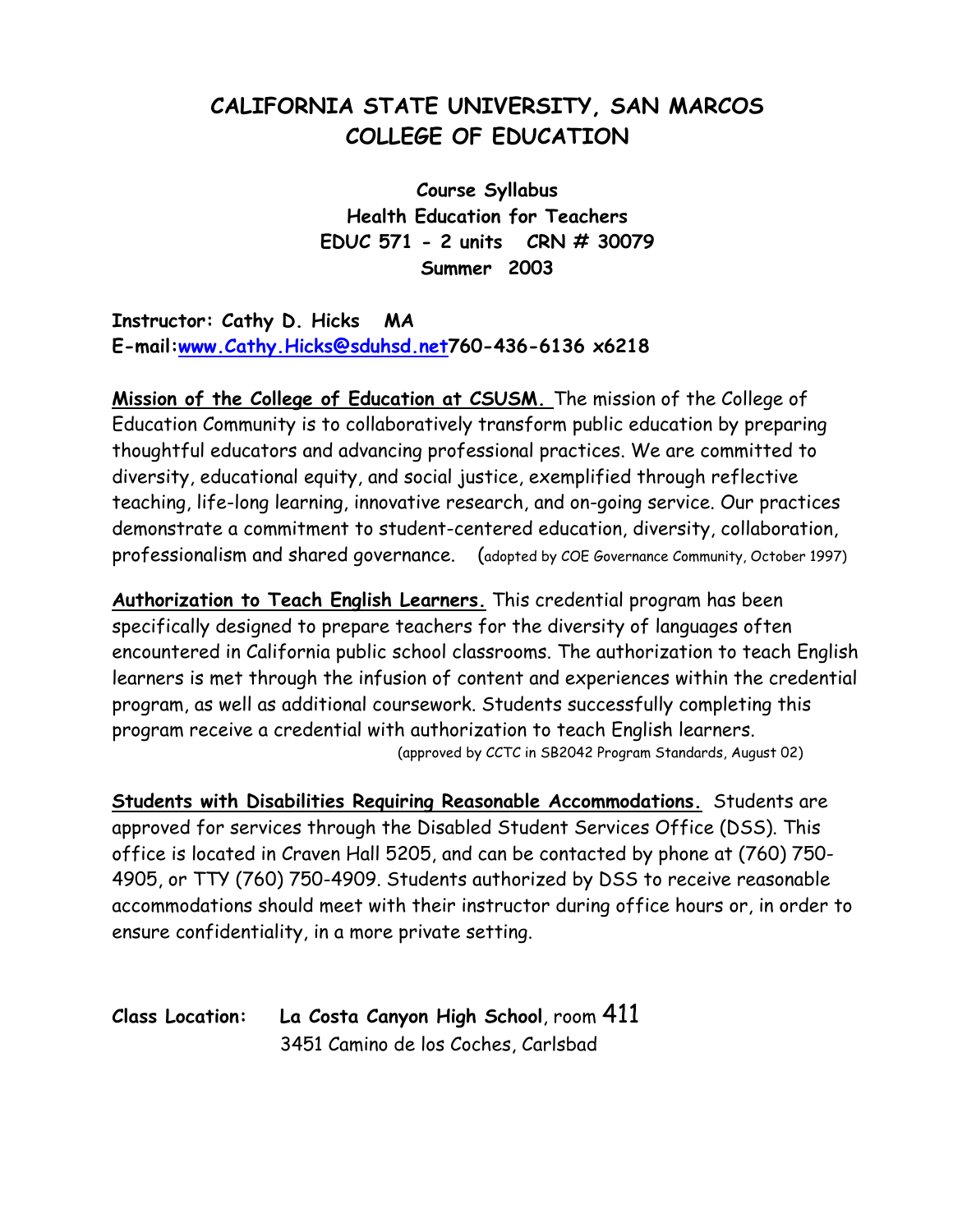#### **Class Dates and Times:**

| Friday, June 20   | $4:00 \text{ pm} - 9:50 \text{ pm}$ |
|-------------------|-------------------------------------|
| Saturday, June 21 | $8:00$ am - 5:20 pm                 |
| Friday, June 27   | $4:00 \text{ pm} - 9:50 \text{ pm}$ |
| Saturday, June 28 | $8:00$ am - 5:20 pm                 |

### **Course Description:**

This course is designed to raise teacher awareness and examine the current health issues confronting today's educators. The course will introduce educators to resource links within the community as well as within the public school system. Students will reflect on the ways that this information connects to their practice as it applies to their own classrooms and schools. Topics will include: alcohol, tobacco, and other drugs, chemical dependency, nutrition, fitness, HIV/AIDS, conflict resolution/mental health and maintaining a healthy school environment. It provides an overview of issues in Health Education as described in the Health Education Framework for California and is designed to satisfy the CCTC requirement for health education

### **Materials:**

- The instructor will provide reading materials as well as directions for accessing additional resources. There will not be a required text.
- Students must complete an American Red Cross (Community CPR or Community CPR & Basic Life Support) course or an American Heart Association (Heartsavers CPR or Level C CPR course), since the Education Code requires that the class in Health Education include CPR. This course will be scheduled during class time on June 21 for your convenience. There is an additional fee of \$20, payable in cash or check on April 5, for certification. If you do not complete the CPR course with this class, you are responsible for showing the instructor a valid CPR card that will not expire before June 2004, for one of the courses listed above.

### **Course Objectives:**

The goal of this course is to enhance the student's ability to recognize child health concerns and become capable of implementing health instruction in the public schools. Upon completion of this course the student will:

- Increase knowledge, skills, and access to resource links necessary to address the health concerns of their own students.
- Raise awareness and improve understanding and skills necessary to positively impact student well being.
- Discuss current health issues, share concerns, and participate in collaborative problem solving.
- Identify major causes of death and illness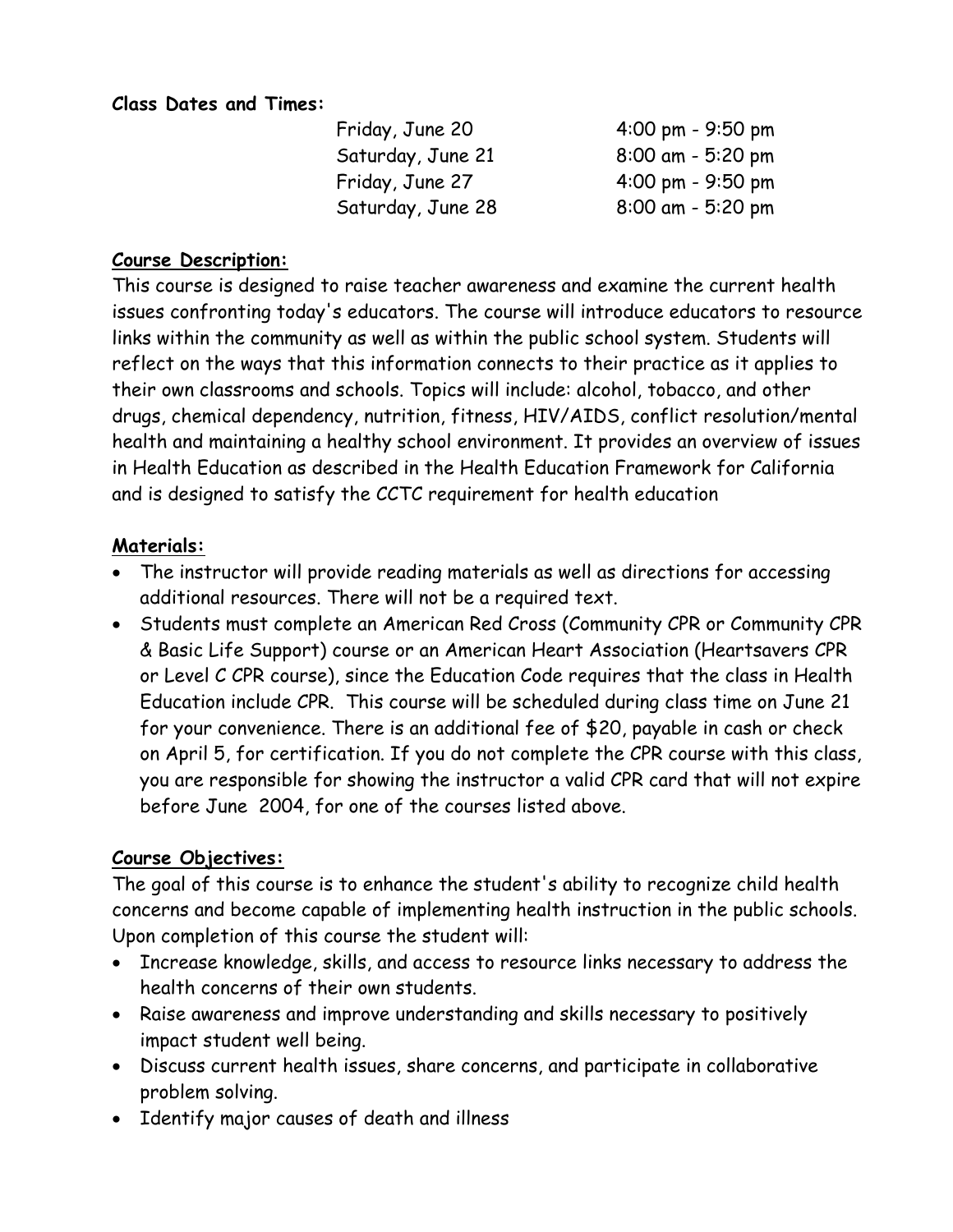- Discuss how culture, heritage, race, gender, and heredity influence health behaviors.
- Demonstrate instructional strategies that foster wellness.
- Describe the opportunities for correlating/integrating health instruction with other subjects.
- Identify the role of official and voluntary health agencies in promoting school health program.
- Increase awareness of opportunities and ideas for implementing the California Health Framework.
- •

## **Course Outline:**

- 1. Introduction: Health Framework 2. Healthy School Environment
- 
- 
- 3. Nutrition/Fitness 4. Chemical dependency/Addiction
- 5. Contagious Diseases, STD's, including HIV/AIDS
- 6. Conflict Resolution/mental health 7. Drugs including alcohol and tobacco
- 8. Family life education 9. School health law
- -

## **Student Responsibilities:**

- Attend and participate in all class activities.
- Class will begin promptly at the scheduled times. Absences and late arrivals will affect the final grade. This course only meets for a few concentrated days; attendance at each session is critical to success in the course.
- All assignments should be typed and reflective of graduate level work.
- Keep a copy of all your written assignments.
- No late work will be accepted without prior approval. If an emergency occurs, phone or email the instructor immediately.
- If you find a good idea or resource, please share it.
- The university classroom is neither safe nor appropriate for young children. Please make child care arrangements accordingly.

•

## **Academic Dishonesty:**

If you employ dishonest tactics, including plagiarizing material, you will be subject to action, ranging from a reprimand to a grade of F. See the CSUSM University Catalog for more information.

## **Evaluation:**

This course is designed to encourage active participation by each student. The quality of your contributions will be evaluated. **Assignments are NOT accepted by fax or e-mail**. Note that the instructor adheres to the official University Drop Policy. The final grade is based on 100 points. The distribution of the 100 points is as follows: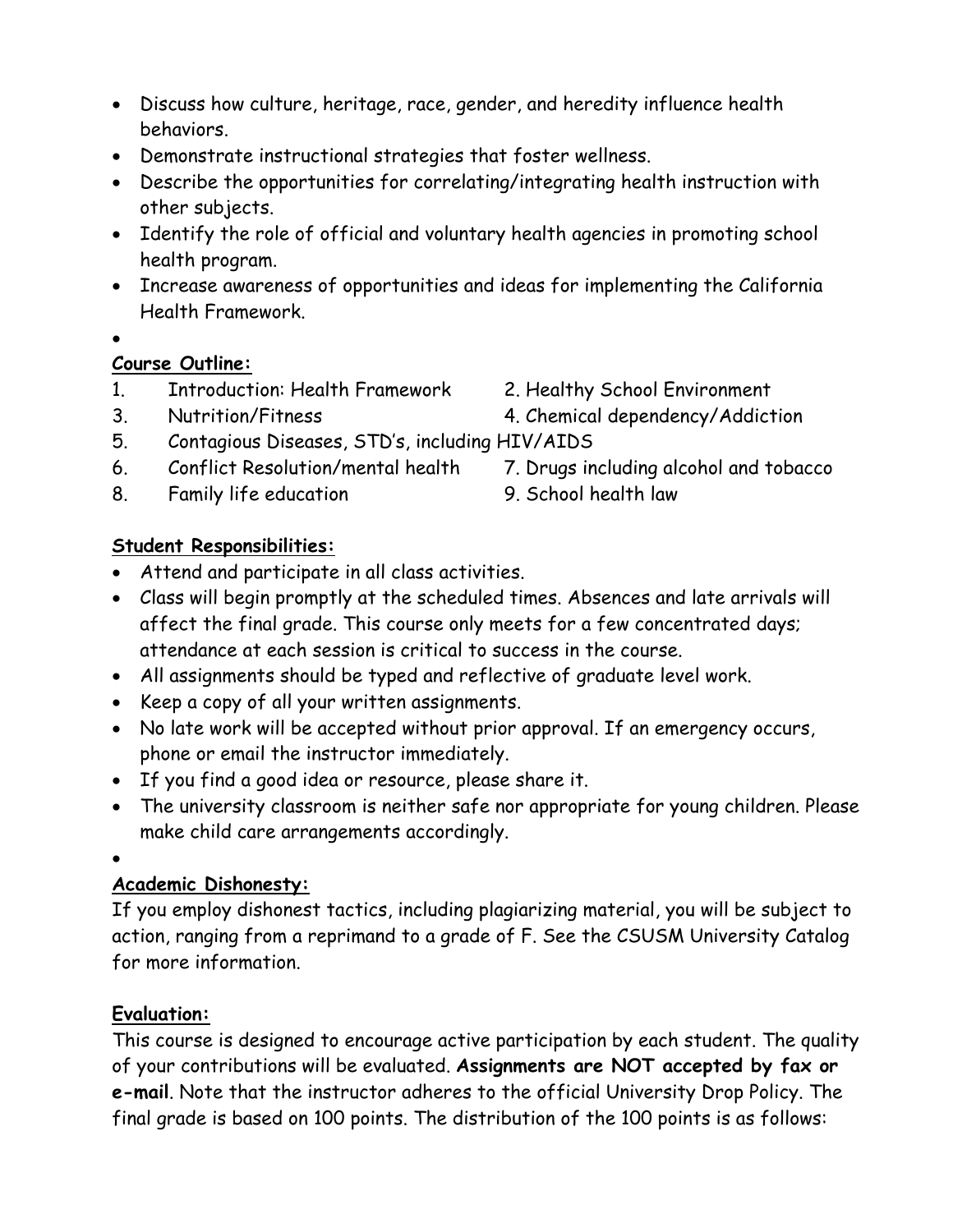| • Attendance, Preparation, and Participation (4 sessions $x$ 6 pts.) | 24 pts.  |
|----------------------------------------------------------------------|----------|
| • I.D. Card                                                          | 5 pts    |
| • Mini health lesson                                                 | 12 pts.  |
| • Internet Assignment                                                | 15 pts.  |
| • Resource Packet Project                                            | 16 pts.  |
| • Journal (5 topics $\times$ 3 pts.)                                 | 15 pts.  |
| • CPR Certification                                                  | 13 pts.  |
|                                                                      | 100 pts. |

#### **Grading Scale:**

| A         | 100-93 pts. | C+   | 79-78 pts.    |
|-----------|-------------|------|---------------|
| $A -$     | 92-90 pts.  |      | 77-73 pts.    |
| B+        | 89-88 pts.  | $C-$ | 72-70 pts.    |
| B         | 87-83 pts.  | N/P  | below 70 pts. |
| <b>B-</b> | 82-80 pts.  |      |               |

Assignment A: I.D. Card: Submit June 21 5 pts. Use any color  $3'' \times 5''$  note card and paste a current photo of yourself in the upper left-hand corner. (This can even be a copy of your Driver's license picture). On the right side of the card, type or print: your name, your e-mail address or home phone number, your school district and the grade level in which you work (if applicable), anything unique or interesting about yourself, and anything in particular that you would like to learn in this class.

**Evaluation Criteria:** Completeness and neatness of required information

Assignment B: Mini Health Lesson **Submit June 27** 12 pts. Create an original (or almost original) mini health lesson (15 minutes or less) appropriate for teachers and or students of the age/grade level at which you teach. **You may not use any copyrighted materials.** The activity must fit on a white 8 1/2" x 11" page(s) and must include attractive and professional graphics. This mini lesson must be a health related learning activity with educational value. In the lower right hand corner of the page list **your name**, date, CSUSM, and EDUC 571. Your mini lesson may be used as a future example. Paper clip a cover page to the worksheet and provide the following: a) your name, date, course name and number, and instructor's name, etc., b) suggested age/grade target group, c) **the specific skill/behavior from the California Framework to which it is linked**, d) if not 100% original, cite the source used, e) directions (if any) for use, and f) the answers if your mini lesson is a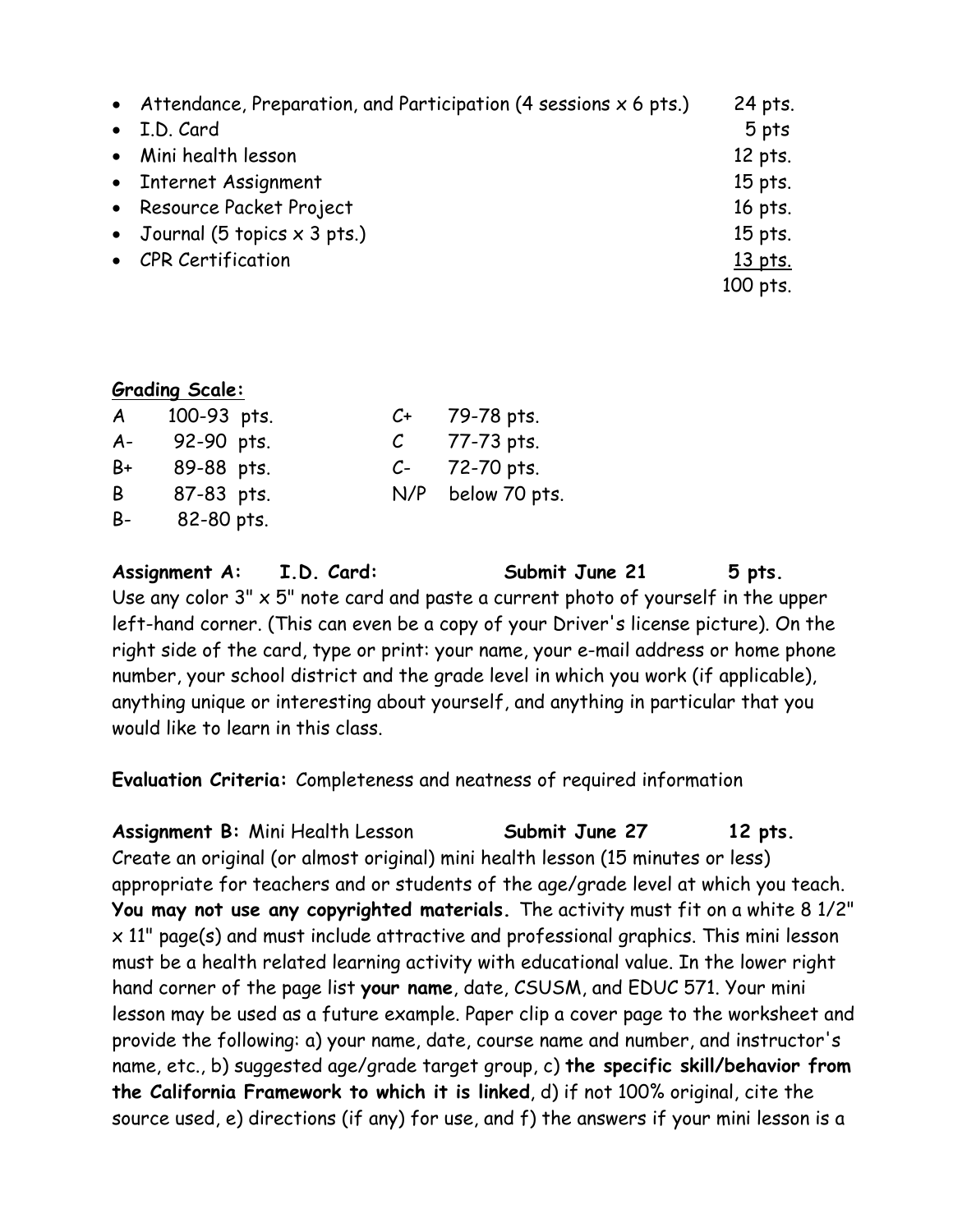worksheet. Be prepared to explain and possibly demonstrate your lesson to the class. Submit 1 copy to the instructor ( with the answers if it is a worksheet, in the appropriate places). Duplicate **one copy** of your mini lesson for every person in the class and provide the answers or key.

|  | Evaluation Criteria: Creativity/Originality | 2 pts.   |
|--|---------------------------------------------|----------|
|  | Framework/Specific Skill/Behavior           | $2$ pts. |
|  | Appropriate to Age/Grade listed             | $2$ pts. |
|  | <b>Visual Appeal</b>                        | $2$ pts. |
|  | Explanation/Demonstration/Ease of Use       | $2$ pts. |
|  | Quality of Duplication                      | $2$ pts. |

**Assignment C:** Internet Resources **Submit June 28 15pts.**  During the June 21 class we will be in a computer lab with Internet access (or you can do this ahead of time if you have access through your own computer). Explore at least **3** Health-related Internet web sites, which provide either a lesson for the classroom teacher or health information that could be accessed to create lesson plans. Refer to the web site [www.cashe.org](http://www.cashe.org/) for assistance.

Write a **one to two page summary** of each web site and include the following information: a) address of the web site, b) its affiliation (government, commercial, educational, etc.), c) what type of health information this site provides, d) how you determined that the information was valid, e) what other health related links you can reach through this site, and e) how could this information be used in your classroom. Submit 1 copy of each summary to the instructor.

| <b>Evaluation Criteria:</b> | Quality of Information        | $5$ pts. |
|-----------------------------|-------------------------------|----------|
|                             | Age/Grade Appropriateness     | $2$ pts. |
|                             | <b>Visual Appeal</b>          | $2$ pts. |
|                             | <b>Quality of Duplication</b> | $2$ pts. |
|                             | Ease of Use                   | $2$ pts. |
|                             | Application to Classroom      | $2$ pts. |

**Assignment D: Resource Packet Project Submit June 28 16 pts.**  You are to develop a health education resource packet for a subject and age/grade level that will be assigned to you. The format and packaging is up to you. Each resource packet will contain the following sections: a) Title (grade level, name of content, date, course name and number, and instructor's name, etc.), b) a letter that you develop written to parents about the instructional unit, including suggestions of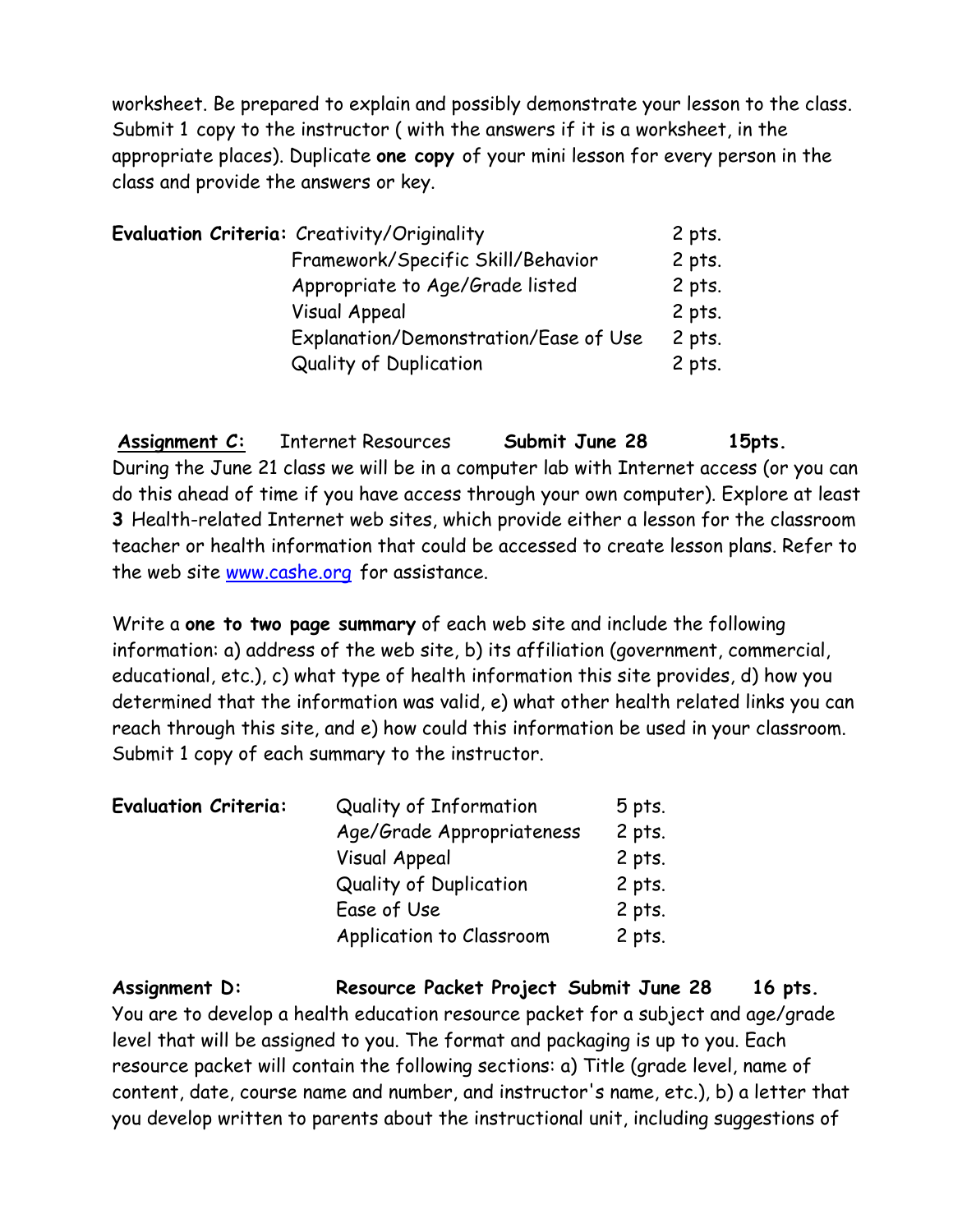activities they can do at home to support and reinforce what is being taught at school, c) a list of resources for teachers which, at a minimum, includes the following:

- 3 health web sites, including a brief description of the types of information the web site provides that would be useful to the **teacher** preparing the lessons. Download and print the home page (and any others you feel are important to preparing lessons) for each web site.
- 3 local community agencies/organizations, including a brief description of each, the address, phone number, a web address (if available), and a piece of literature from each organization or agency (i.e. pamphlet about services provided).
- 3 books related to health, including a brief description of the contents of each and how it could be used in a lesson, the title, author, publisher, publication date, ISBN number, sources for purchase, and approximate price of the book.
- 1 video related to health, including a brief description of the contents and how it could be used in a lesson, the title, producer (maker), production date, source for purchase, and approximate price of video (if possible).

On the due date, submit 1 copy to the instructor

| <b>Evaluation Criteria:</b> | Title Page                     | 1 pt.    |
|-----------------------------|--------------------------------|----------|
|                             | Parent Letter                  | $2$ pts. |
|                             | 3 Health Web sites             | 2 pts.   |
|                             | 3 Agencies/Organizations       | $3$ pts. |
|                             | 3 Health Books                 | $2$ pts. |
|                             | 1 Health Video                 | 1 pt.    |
|                             | Creativity/Originality         | 1 pt.    |
|                             | Appropriate to Age/Grade level | 1 pt.    |
|                             | Application to Classroom       | 1 pt.    |
|                             | Visual Appeal                  | 1 pt.    |
|                             | Quality of Duplication         | 1 pt.    |

| Assignment E: | Journals | Submit June 28 | 15 pts. |
|---------------|----------|----------------|---------|
| $\sim$ $\sim$ |          |                |         |

Participants will keep a journal throughout the course. Entries will be related to the topics presented. Though many more than 5 topics will be discussed, only 5 need to be turned in. Choose 5 to respond to and submit 1 copy of each journal to the instructor. The following format will be used:

- Topic
- 3 of the main points presented
- Personal reaction to the topic